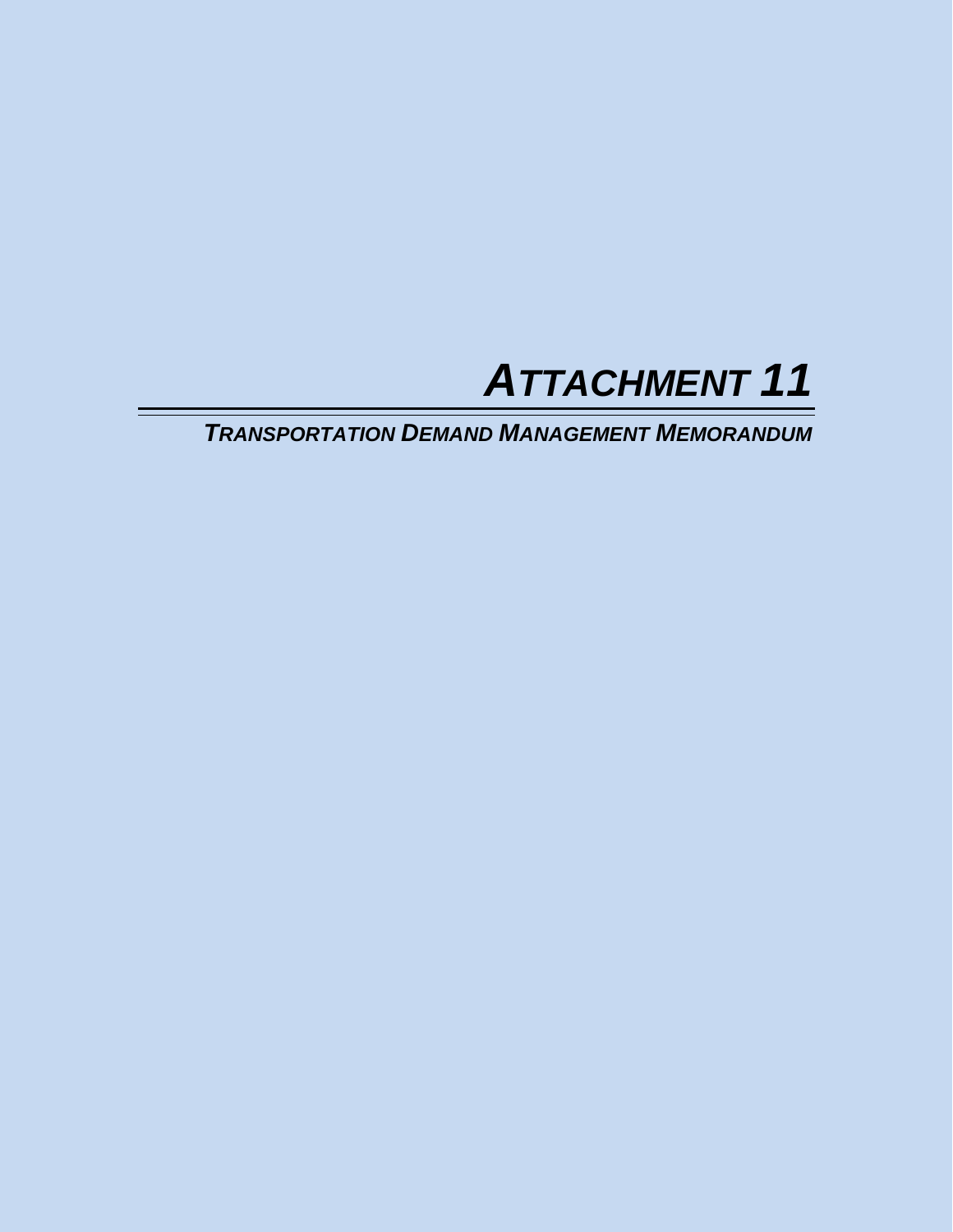### **MEMORANDUM**

|                   | Kimley-Horn and Associates, Inc.                                                          |
|-------------------|-------------------------------------------------------------------------------------------|
| Date:<br>Subject: | July 2, 2020<br><b>Transportation Demand Management (TDM) Memorandum for Point Molate</b> |
|                   |                                                                                           |

Kimley-Horn and Associates, Inc. (KHA) was retained by Winehaven Legacy LLC to prepare a preliminary transportation demand management (TDM) plan for the proposed Point Molate project. A Draft Subsequent Environmental Impact Report (SEIR) for the Point Molate Mixed-Use Development Project was released on February 2020. Since then, the project land use mix has been refined to consist of the following land uses:

- · Retail and restaurant 55,000 square feet
- · Office 383,774 square feet
- · Single-family Residential 426 units
- · Mid-rise Apartments 1,026 units
- Ferry Parking 100 parking spaces
- Civic Uses  $-10,000$  square feet

As mentioned in the SEIR, the project would include a transportation demand management (TDM) plan. This TDM plan was assumed to provide a 10 percent trip reduction according to the trip generation table in the SEIR. However, the 10 percent is the maximum trip reduction allowed by the Contra Costa Transportation Authority (CCTA) technical procedures for the purposes of the TIA. The project can propose a TDM plan that exceeds the 10 percent trip reduction since the trip monitoring aspect of this TDM plan will show the actual trip reductions achieved. The City of Richmond (City) discusses the performance requirements in its Municipal Code. In section 15.04.612.030, projects are required to reduce the vehicle trip generation by 15 percent below the standard rate established in the most recent version of the Institute of Transportation Engineers (ITE) Trip Generation Manual. The following discusses the proposed TDM plan to meet and exceed this goal and to reduce VMT and associated greenhouse gases to the maximum extent feasible.

## **PROJECT PEAK HOUR TRIPS**

The number of project trips for the refined project was estimated in the *Point Molate Mixed Uses Development Project – Trip Generation Evaluation Draft Letter* by Kimley-Horn on May 29, 2020 using the industry standard ITE *Trip Generation Manual, 10th Edition<sup>1</sup>* . This reference estimates project trips

<sup>1</sup> *Trip Generation Manual, 10th Edition*, Institute of Transportation Engineers, 2017.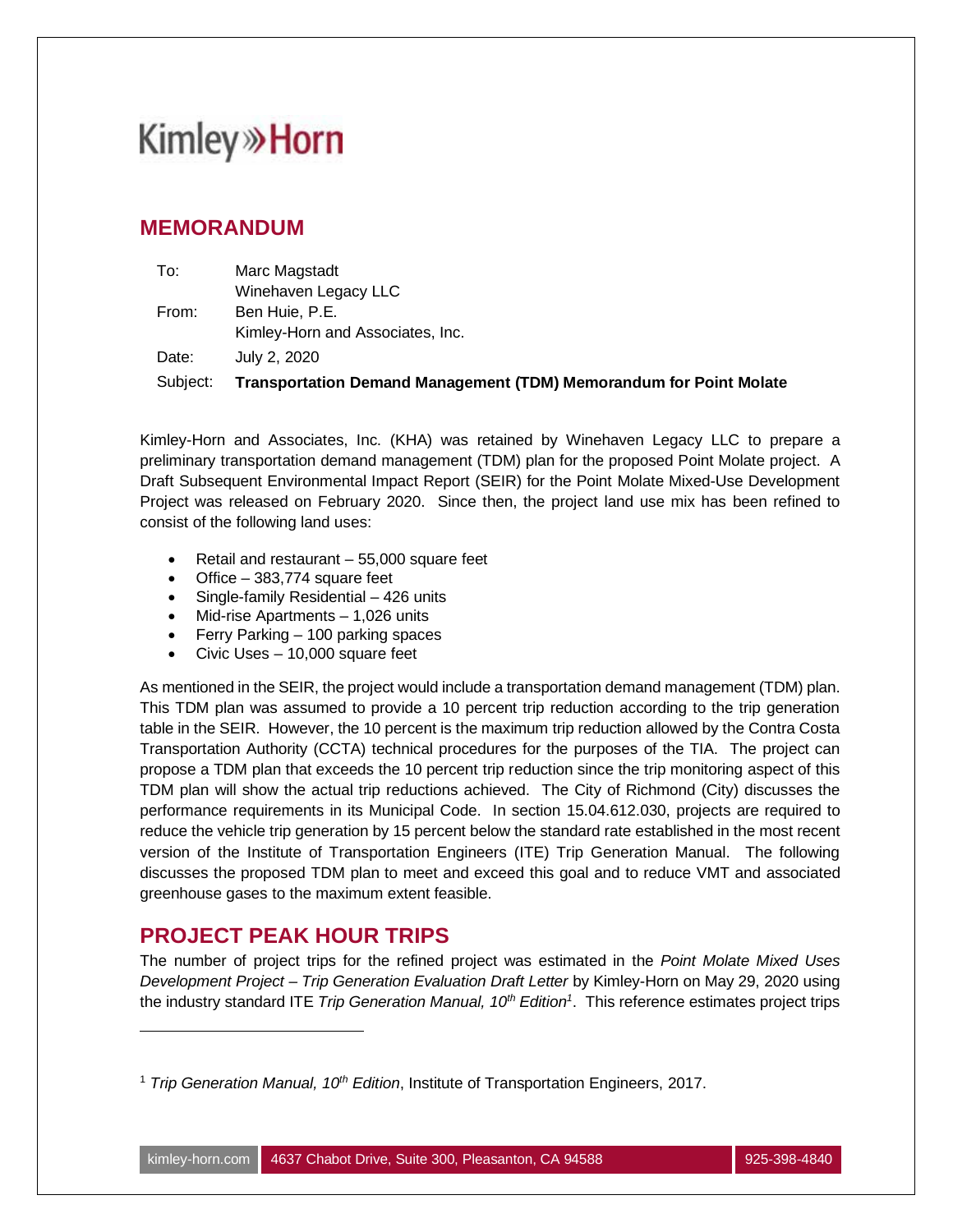based on land use from survey data. **Table 1** summarizes the raw trip generation for the refined project. This table does not include the internal capture reductions nor the TDM reductions, as shown in the SEIR, because the TDM requirements are based on a reduction of the ITE rates.

| <b>Land Use</b>              | <b>Size</b> | <b>Units</b> | <b>Daily</b> |          | <b>AM Peak Hour</b> |              | <b>PM Peak Hour</b> |          |              |
|------------------------------|-------------|--------------|--------------|----------|---------------------|--------------|---------------------|----------|--------------|
|                              |             |              |              | In       | Out                 | <b>Total</b> | 1n                  | Out      | <b>Total</b> |
| <b>Retail and Restaurant</b> |             |              | 37.75        | 0.6      | 0.36                | 0.96         | 1.83                | 1.98     | 3.81         |
| <b>Unadjusted Trips</b>      | 55          | <b>KSF</b>   | 2.076        | 33       | 20                  | 53           | 101                 | 109      | 210          |
| Pass-by (25%)                |             |              | 519          | 8        | 5                   | 13           | 25                  | 28       | 53           |
| <b>Net New Trips</b>         |             |              | 1,557        | 25       | 15                  | 40           | 76                  | 81       | 157          |
| Office                       |             |              | 9.74         | 0.71     | 0.12                | 0.83         | 0.15                | 0.72     | 0.87         |
| <b>Unadjusted Trips</b>      | 383.744     | <b>KSF</b>   | 3738         | 274      | 45                  | 319          | 57                  | 277      | 334          |
| <b>SFR</b>                   |             |              | Egn          |          | Egn                 |              |                     | Eqn      |              |
| <b>Unadjusted Trips</b>      | 426         | DU           | 3945         | 77       | 230                 | 307          | 257                 | 151      | 408          |
| Low-rise Apartments/Condos   |             |              | Egn          |          | Eqn                 |              |                     | Eqn      |              |
| <b>Unadjusted Trips</b>      | $\Omega$    | DU           | $\Omega$     | $\Omega$ | $\Omega$            | $\Omega$     | $\Omega$            | $\Omega$ | $\Omega$     |
| Mid-rise Apartments/Condos   |             |              | Eqn          |          | Eqn                 |              |                     | Eqn      |              |
| <b>Unadjusted Trips</b>      | 1026        | DU           | 5590         | 87       | 248                 | 335          | 253                 | 161      | 414          |
| <b>Ferry Parking Rates</b>   |             |              | 2.81         | 0.33     | 0.09                | 0.42         | 0.11                | 0.32     | 0.43         |
|                              | 100         | Spaces       | 281          | 33       | 9                   | 42           | 11                  | 32       | 43           |
| <b>Net New Trips</b>         |             |              | 15,111       | 496      | 547                 | 1,043        | 654                 | 702      | 1,356        |

|  | Table 1 - Trip Generation Summary |  |
|--|-----------------------------------|--|
|--|-----------------------------------|--|

 $KSF = 1,000$  square feet

DU = Dwelling Units

Fitted Curve Equations:

Single-Family Residential Daily: Ln(T) = 0.92 Ln(X) + 2.71; AM peak hour: T = 0.71(X) + 4.80; PM peak hour: Ln(T) = 0.96 Ln(X) + 0.20 Low-rise Apartments/Condos Daily: T = 7.56(X) - 40.86; AM peak hour: Ln(T) = 0.95 Ln(X) - 0.51; PM peak hour: Ln(T) = 0.89 Ln(X) - 0.02 Mid-rise Apartments/Condos Daily: T = 5.45(X) - 1.75; AM peak hour: Ln(T) = 0.98 Ln(X) - 0.98; PM peak hour: Ln(T) = 0.96 Ln(X) - 0.63

The refined project results in 15,111 daily trips, 1,043 AM peak hour trips, and 1,356 PM peak hour trips. Since the City requires that the TDM reduction be 15 percent below the standard rates in ITE, the TDM plan would be required to reduce the trips to at least 12,844 daily trips, 887 AM peak hour trips, and 1,153 PM peak hour trips.

### **INTERNAL CAPTURE**

Per the SEIR, an internal capture reduction of 20 percent was assumed to account for the mix of complimentary uses proposed by the project. By incorporating this 20 percent internal capture reduction, the project would meet the 15 percent trip reduction required, even without a TDM plan.

## **PROJECT VEHICLE MILES TRAVELED (VMT)**

The SEIR evaluated the project VMT using the Metropolitan Transportation Commission (MTC) Travel Demand Model. It showed the project with an estimated 21.7 VMT per capita in the Year 2020 and an estimated 31.0 VMT per employee in the Year 2020. Both of these exceed the corresponding City and Bay Area region averages for VMT. Since this is a regional model that accounts for the entire Bay Area, Kimley-Horn provided its own VMT analysis using a more local model, the CCTA travel demand forecast model. It should be noted that neither the City of Richmond nor CCTA have a defined VMT methodology as of June 2020. Therefore, the VMT methodology used was based on determining the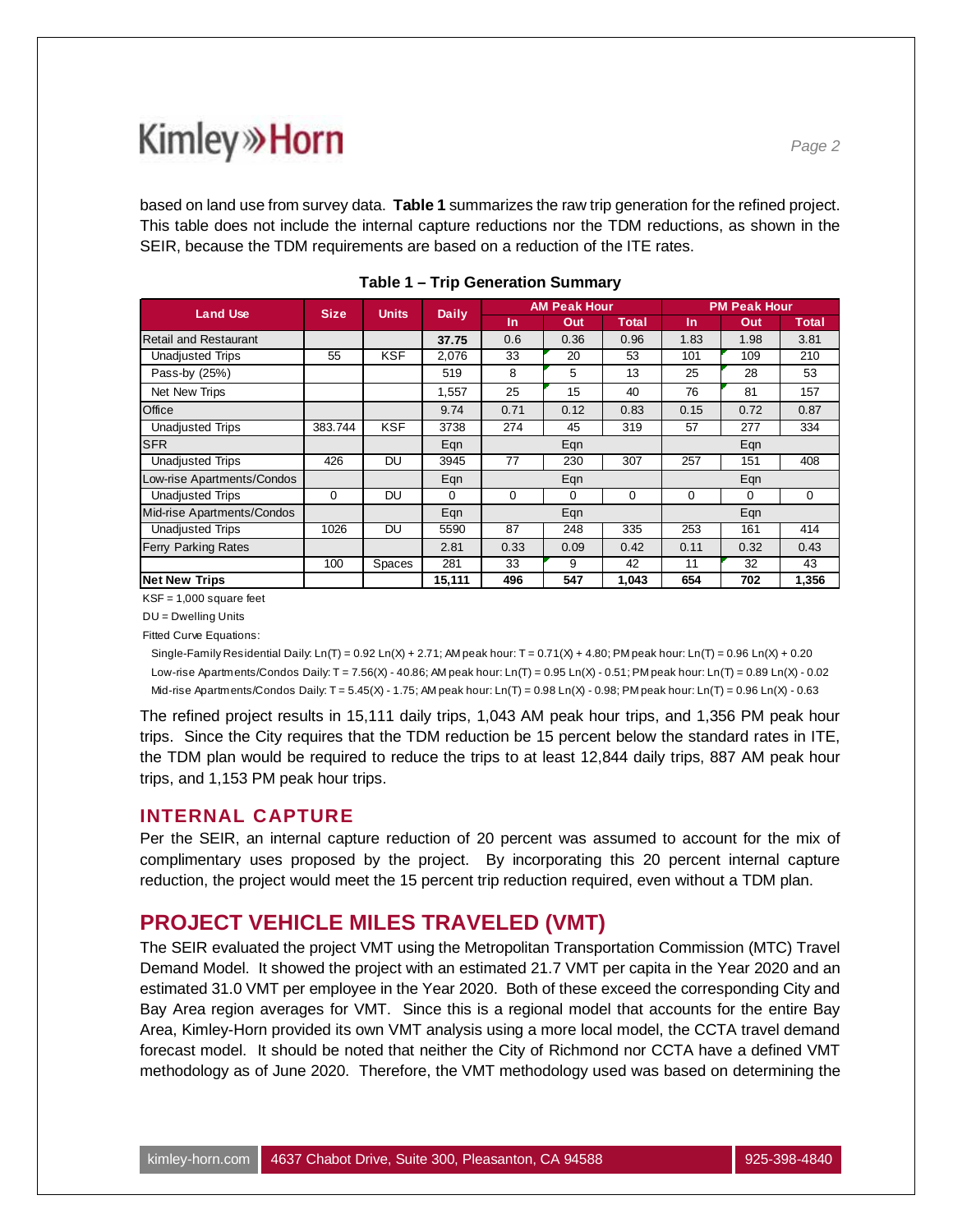VMT for the City, the County region, and the project by home-based work trips for the service population. The service population is defined as both the residential population and the employment jobs. Based on this methodology, **Table 2** summarizes the project's VMT, the City VMT, and the County region's VMT.

| <b>Study Area</b>  | <b>VMT per Service Population</b> |  |  |  |  |  |
|--------------------|-----------------------------------|--|--|--|--|--|
| <b>CCTA Region</b> | 11.1                              |  |  |  |  |  |
| City of Richmond   | 8.9                               |  |  |  |  |  |
| <b>Project</b>     | 13.0                              |  |  |  |  |  |

**Table 2 – VMT Summary**

The project is estimated to have a VMT of 13.0 per service population. The City is requesting that the project have a VMT that is 15 percent less than the CCTA region VMT. Therefore, the project would need to reduce its VMT by 28 percent, from 13.0 VMT per service population to 9.4 VMT per service population  $(11.1 \times 0.85 = 9.4)$ .

### **TRANSPORTATION DEMAND MANAGEMENT PROGRAM**

As outlined in the SEIR, there are TDM measures suggested for the proposed project. These TDM measures were reviewed to determine the anticipated trip reduction and VMT reduction that each measure would generate. The following describes these proposed TDM measures.

### **PROPOSED PROGRAM MEASURES**

The following summarizes an initial approach to the proposed TDM program for the proposed project. It is assumed that the TDM program will be refined over time to adapt to changing transportation trends and to maximize the efficiency of the program. The TDM program is specifically designed to focus on incentives and rewards for residents and employees to participate in the program rather than penalties for not participating. An initial set of TDM measures is summarized in **Table 3**.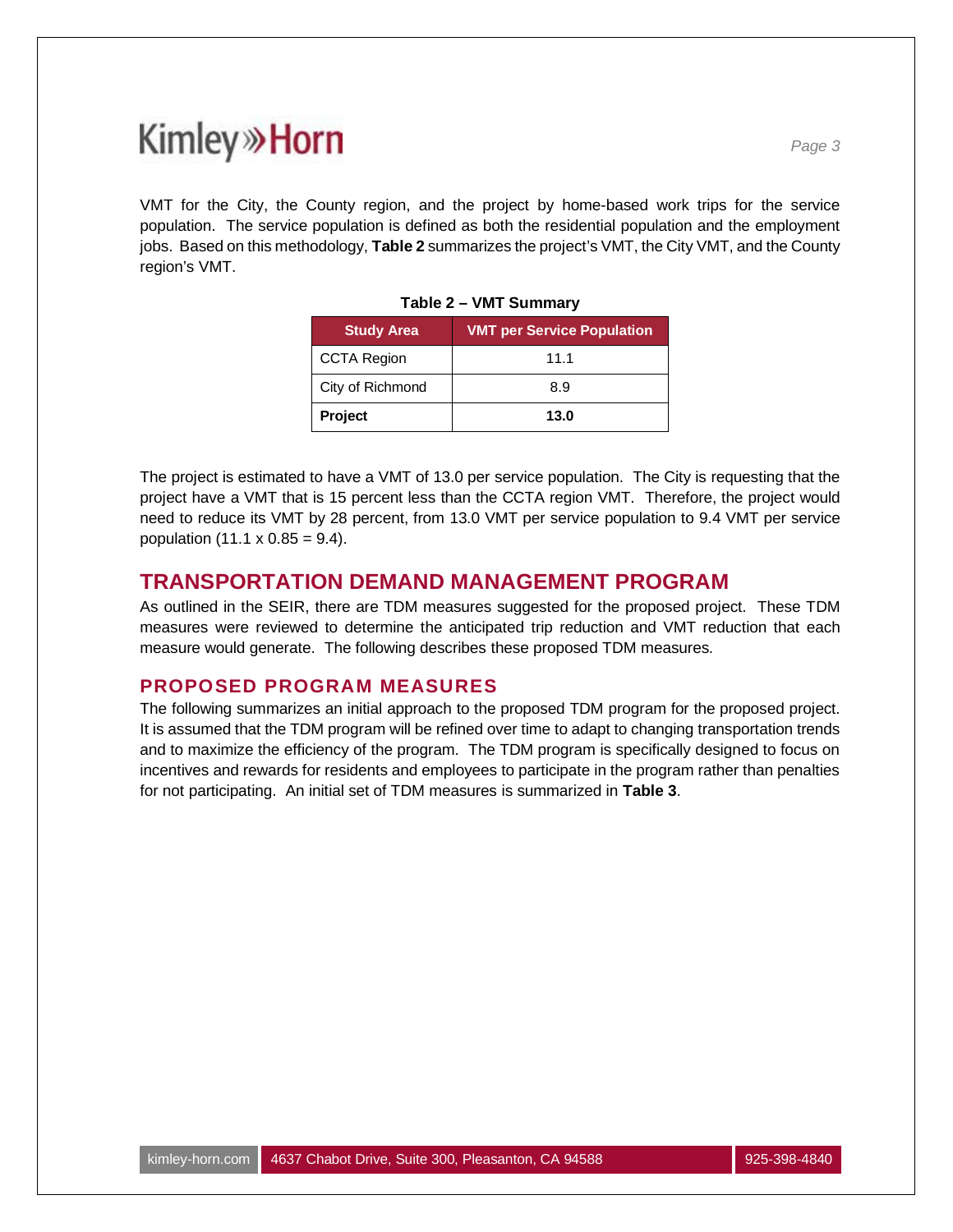| #              | <b>TDM Measure</b>                                            | <b>Description</b>                                                                                                                                                                                                                                                                                                                           |  |  |  |  |  |  |
|----------------|---------------------------------------------------------------|----------------------------------------------------------------------------------------------------------------------------------------------------------------------------------------------------------------------------------------------------------------------------------------------------------------------------------------------|--|--|--|--|--|--|
|                | <b>Recommended Trip and VMT Reduction Measures</b>            |                                                                                                                                                                                                                                                                                                                                              |  |  |  |  |  |  |
| 1              | Shuttle to/from BART<br>Station                               | A shuttle would be provided for the weekday AM and PM peak periods between<br>the project site and the Richmond BART Station.                                                                                                                                                                                                                |  |  |  |  |  |  |
| 2              | <b>Guaranteed Ride</b><br>Home Program                        | Provides an occasional subsidized ride to commuters who use alternative modes<br>and eliminates a common hurdle to the use of alternative modes. Guaranteed ride<br>home for people if they need to go home in the middle of the day due to an<br>emergency or stay late and need a ride at a time when transit service is not<br>available. |  |  |  |  |  |  |
| 3              | <b>Preferential Carpool</b><br><b>Parking Spaces</b>          | Reserved carpool spaces closer to building entrances.                                                                                                                                                                                                                                                                                        |  |  |  |  |  |  |
| $\overline{4}$ | Preferential Vanpool<br><b>Parking Spaces</b>                 | Reserved vanpool spaces closer to building entrances.                                                                                                                                                                                                                                                                                        |  |  |  |  |  |  |
| 5              | Commute Assistance<br>Center                                  | Provide a computer kiosk that allows employees to research other modes of<br>transportation for commuting.                                                                                                                                                                                                                                   |  |  |  |  |  |  |
| 6              | On-site TDM Program<br>Manager and TDM<br>marketing materials | Marketing and public information campaign to promote awareness of TDM<br>program with an on-site coordinator to monitor program.                                                                                                                                                                                                             |  |  |  |  |  |  |
| $\overline{7}$ | <b>On-site Amenities</b>                                      | Provide a minimum of three trip reducing on-site amenities, such as: banks,<br>grocery stores, cleaners, exercise facilities, childcare, etc.                                                                                                                                                                                                |  |  |  |  |  |  |
| 8              | <b>Unbundled Parking</b>                                      | For the apartment units, parking can be unbundled from the rent costs. This gives<br>residents the option to not have parking, and reduce the number of vehicle trips.                                                                                                                                                                       |  |  |  |  |  |  |
| 9              | Telecommuting                                                 | Provide a workspace for residents and encourage office uses to implement a<br>telecommuting program.                                                                                                                                                                                                                                         |  |  |  |  |  |  |
| 10             | <b>Water Taxi Service</b>                                     | Water taxi is proposed between the Project and San Francisco                                                                                                                                                                                                                                                                                 |  |  |  |  |  |  |
| 11             | <b>Bicycle Parking</b>                                        | Long-term Class I and short-term Class II bicycle parking will be provided for<br>offices.                                                                                                                                                                                                                                                   |  |  |  |  |  |  |

#### **Table 3 – Proposed TDM Measure Summary**

### **EFFECTIVENESS OF TDM PROGRAM ELEMENTS**

The effectiveness of the proposed TDM measures was primarily based on the California Air Pollution Control Officers Association (CAPCOA) Quantifying Greenhouse Gas Mitigation Measures<sup>2</sup> reference. This reference discusses various transportation mitigation measures to reduce greenhouse gases, which are also related to VMT and vehicle trips. It was assumed that a percent reduction in VMT has the same percent reduction for vehicle trips, except where noted, because the TDM measures would remove trips rather than shorten trips for each TDM measure, except the on-site amenities, which would shorten trips. **Table 4** summarizes the estimated VMT and trip reductions.

<sup>2</sup> *Quantifying Greenhouse Gas Mitigation Measures*, CAPCOA, August 2010.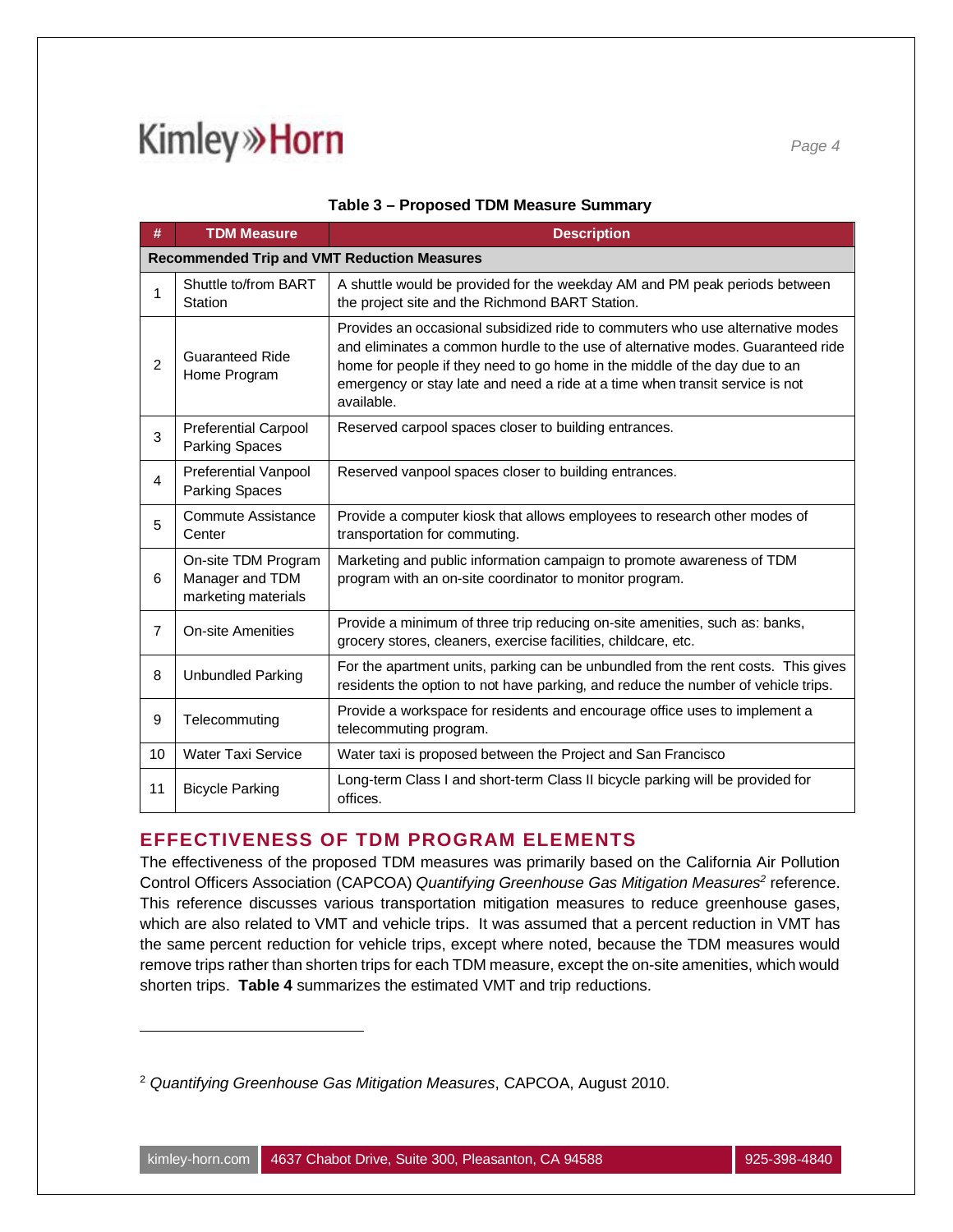# **Kimley**<sup>></sup>Horn

#### **Table 4 – TDM Trip & VMT Reduction Summary**

|                                    |                                                                     | <b>CAPCOA</b>       | <b>Residential</b>                               |                                                 | <b>Office</b>                             |                                     | Project                                          |                                                 |                                                                                                                                                                                                                                    |  |
|------------------------------------|---------------------------------------------------------------------|---------------------|--------------------------------------------------|-------------------------------------------------|-------------------------------------------|-------------------------------------|--------------------------------------------------|-------------------------------------------------|------------------------------------------------------------------------------------------------------------------------------------------------------------------------------------------------------------------------------------|--|
| #                                  | <b>TDM Measure</b>                                                  | <b>Measure</b><br># | <b>Trip</b><br><b>Reduction</b><br>$\frac{9}{6}$ | <b>VMT</b><br><b>Reduction</b><br>$\frac{9}{6}$ | Trip<br><b>Reduction</b><br>$\frac{9}{6}$ | <b>VMT</b><br><b>Reduction</b><br>% | <b>Trip</b><br><b>Reduction</b><br>$\frac{9}{6}$ | <b>VMT</b><br><b>Reduction</b><br>$\frac{9}{6}$ | Notes/<br><b>Assumptions</b>                                                                                                                                                                                                       |  |
| 1                                  | Shuttle to/from<br><b>Richmond BART</b><br>Station                  | <b>TRT-11</b>       | 11%                                              | 8%                                              | 11%                                       | 8%                                  | 11%                                              | 8%                                              | Assumed 11% mode share,<br>% VMT Reduction = $A * B * C$ , where $A = %$ shift in<br>mode share, $B = \%$ employees eligible, and $C = 0.67$                                                                                       |  |
| $\overline{2}$                     | <b>Guaranteed Ride</b><br>Home Program                              | N/A                 | 9%                                               | 9%                                              | 9%                                        | 9%                                  | 9%                                               | 9%                                              | Source: Guaranteed Ride Home Programs: A Study<br>of Program Characteristics, Utilization, and Cost,<br>William B. Menczer, 2007.                                                                                                  |  |
| 3                                  | Preferential<br>Carpool Parking                                     | LUT-9               |                                                  |                                                 |                                           |                                     |                                                  |                                                 | No Trip Reduction data available. Estimated to be<br>minimal reduction.                                                                                                                                                            |  |
| $\overline{4}$                     | Preferential<br>Vanpool Parking                                     | LUT-9               |                                                  |                                                 |                                           |                                     |                                                  |                                                 | No Trip Reduction data available. Estimated to be<br>minimal reduction.                                                                                                                                                            |  |
| 5                                  | Commute<br><b>Assistance Center</b>                                 | LUT-9               |                                                  |                                                 |                                           |                                     |                                                  |                                                 | Combined with other TDM trip reductions.                                                                                                                                                                                           |  |
| 6                                  | On-site TDM<br>Program Manager<br>and TDM<br>marketing<br>materials | TRT-1               |                                                  |                                                 |                                           |                                     |                                                  |                                                 | Combined with other TDM trip reductions.                                                                                                                                                                                           |  |
| $\overline{7}$                     | <b>On-site Amenities</b>                                            | N/A                 | 1%                                               | 1%                                              | 1%                                        | 1%                                  | 1%                                               | 1%                                              | Based on internal capture reductions for 10 KSF of<br>retail.                                                                                                                                                                      |  |
| 8                                  | Unbundle<br>Residential<br>Parking                                  | PDT-2               | 7%                                               | 7%                                              | 0%                                        | 0%                                  | 4.5%                                             | 4.5%                                            | % VMT Reduction = change in vehicle cost * elasticity<br>* A, where $cost = monthly parking cost x (12/\$4,000)$ ,<br>Elasticity = 0.4, $A = 85%$ adjustment from vehicle<br>ownership to VMT (only applied to multi-family units) |  |
| 9                                  | Telecommuting                                                       | TRT-6               | 2%                                               | 2%                                              | 2%                                        | 2%                                  | 2%                                               | 2%                                              | Assumes 10% employee or resident participation rate<br>for telecommuting 1.5 days a week                                                                                                                                           |  |
| 10                                 | <b>Water Taxi</b><br>Service                                        | N/A                 | 3%                                               | 3%                                              | 3%                                        | 3%                                  | 3%                                               | 3%                                              | Assumes 3% of residents will use and 3% of office<br>employees will use.                                                                                                                                                           |  |
| 11                                 | <b>Bicycle Parking</b>                                              | SDT-6               | 0%                                               | 0%                                              | 1%                                        | 1%                                  | 0.5%                                             | 0.5%                                            | For office only.                                                                                                                                                                                                                   |  |
| <b>Estimated Project Reduction</b> |                                                                     |                     | 33%                                              | 30%                                             | 27%                                       | 24%                                 | 31%                                              | 28%                                             |                                                                                                                                                                                                                                    |  |
| <b>Maximum Reduction Allowed</b>   |                                                                     |                     | <b>None</b>                                      | 20%                                             | <b>None</b>                               | 20%                                 | <b>None</b>                                      | 20%                                             | CAPCOA max VMT reduction for Suburban Center                                                                                                                                                                                       |  |

kimley-horn.com 4637 Chabot Drive, Suite 300, Pleasanton, CA 94588 925-998-4840 925-398-4840

*Page 5*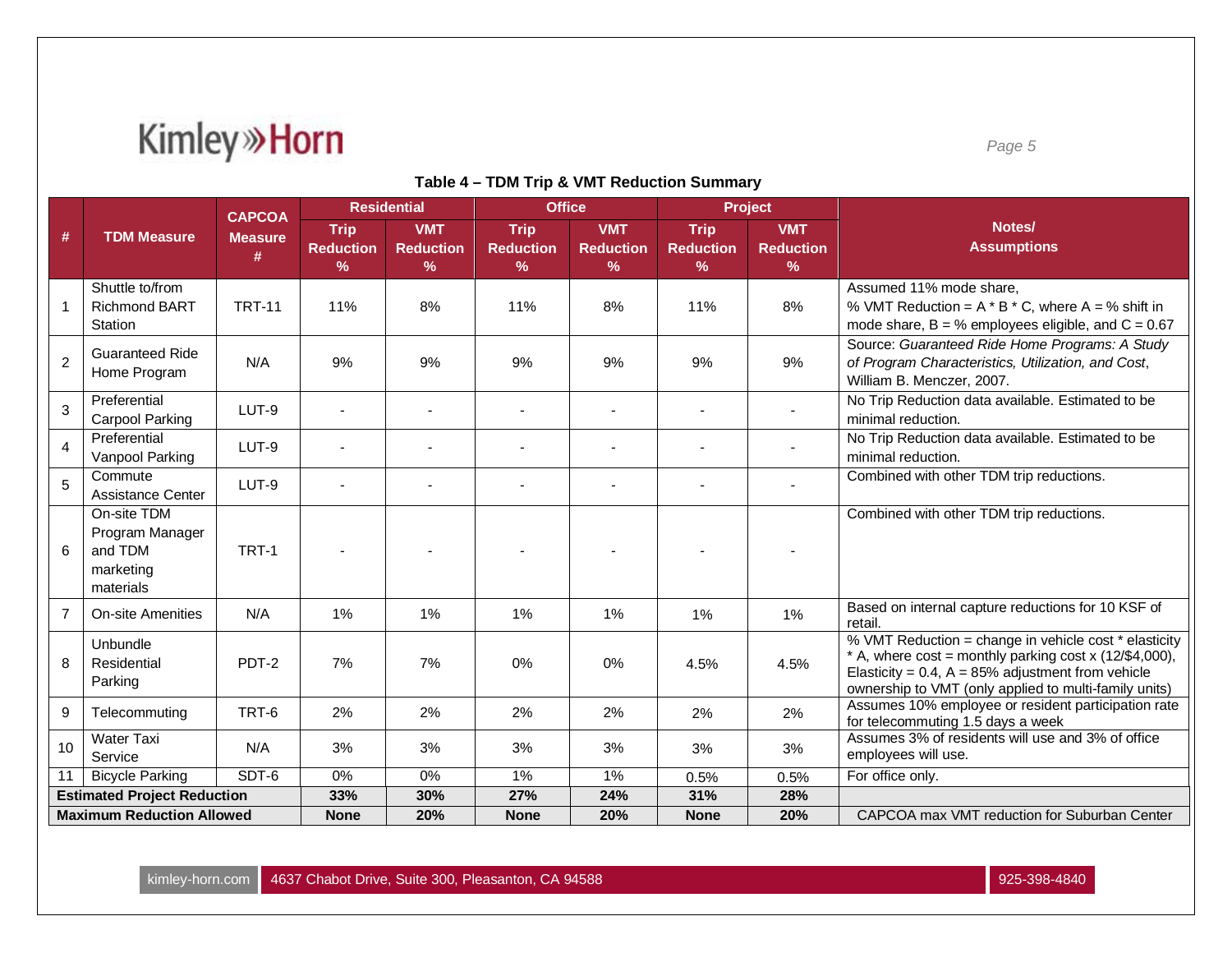#### **Proposed Shuttle to/from the Richmond BART Station**

The proposed shuttle would provide weekday service between the project and the Richmond BART station during the 2-hour AM and 2-hour PM peak periods. The shuttles will operate on 20-minute headways.

The trip and VMT reductions for the proposed shuttle to/from the Richmond BART Station were based on CAPCOA Measure TRT-11. This measure calculates the percent VMT reduction based on the product of the percent shift in mode share of commute trips multiplied by the percent of eligible employees and multiplied by the adjustments from mode share to commute VMT. The annual reduction in vehicle mode share ranges from 2-20 percent, with the lower range occurring for smaller employers and the higher range occurring for the larger employers. Since this project has a fairly large office square footage and number of residents, it was assumed to be similar to a larger employer. However, to be conservative, since the BART station is located approximately 5 miles away, an 11 percent mode shift was assumed. Assuming that employees and residents are eligible to use the shuttle, and the mode share to VMT variable is given to equal 0.67, this results in a 8 percent VMT reduction. An 11 percent trip reduction was calculated by not applying the mode share to VMT variable (i.e. not applying the 0.67 factor).

#### **Guaranteed Ride Home Program**

The trip and VMT reductions for the proposed Guaranteed Ride Home Program were based on the *Guaranteed Ride Home Program Characteristics, Utilization, and Cost* study by William B. Menczer. This study mentions different reduction percentages for mode shift ranging from 9 to 47 percent. To be conservative, a 9 percent mode shift was assumed to be attributed to a Guaranteed Ride Home Program. It should be noted that the program can vary in terms of the reimbursement value for users, which may result in a higher or lower mode shift. The initial assumption was that a \$50 to \$100 monthly reimbursement could be given to 100 percent of the employees and households. There was no data related to the VMT reduction and therefore the VMT reduction was assumed to be the same as the trip reduction.

#### **Preferential Carpool and Vanpool Parking Spaces**

Although CAPCOA mentions preferential carpool and vanpool parking spaces in CAPCOA Measure LUT-9, there is no data suggesting the trip reduction or VMT reduction. However, it is estimated that this measure would have a minimal impact of the reduction of trips and VMT as a standalone measure. Further incentives, such as cash payouts for using carpools or vanpools would likely be needed to change travel behavior.

#### **Commute Assistance Center and On-Site TDM Manager**

Although CAPCOA mentions a commute assistance center in CAPCOA Measure LUT-9 and an on-site TDM manager in CAPCOA measure TRT-1, there is no data suggesting the trip reduction or VMT reduction. These two measures typically are not stand-alone measures, but are a means of improving or implementing other TDM measures. Therefore, the trip and VMT reductions are combined with other TDM trip and VMT reductions.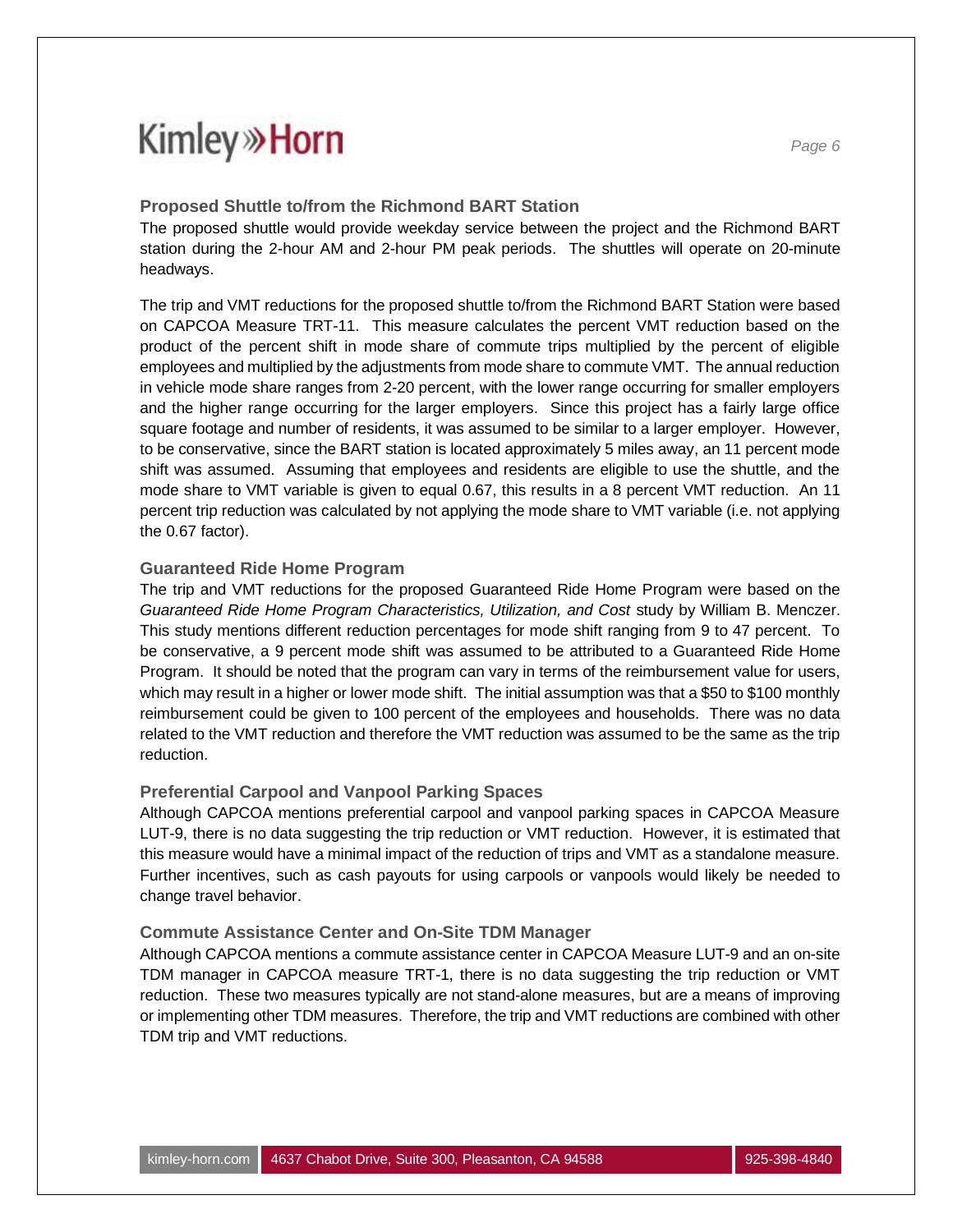The trip and VMT reductions for the proposed on-site amenities were not mentioned in any specific references. Therefore, to estimate the trip and VMT reductions, Kimley-Horn considered the concept of internal capture reductions. Internal capture reductions are meant to estimate the number of trips that occur within a site due to the interaction of complimentary uses. For example, a residential neighborhood and a childcare facility on the same site would result in trips that occur between these two uses and would not generate vehicles trips outside of the site. Using this concept, the internal capture reductions for a 10,000-square foot retail use and the proposed project's 383,744-square foot office uses and the 1,452-unit residential uses were calculated. It should be noted that the project permits up to 55,000 square feet of retail and restaurant uses, of which 40,000 square feet can be regional retail and restaurant uses. Although the other 15,000 square feet is limited in size and to the ground floor of otherwise residential buildings or small, single-story commercial buildings, to be conservative, this TDM assumes only 10,000 square feet would be filled with amenities that reduce trips. The 10,000-square foot retail uses would result in 3 AM peak hour and 1 PM peak hour internal trips with the office use, and would result in 2 AM peak hour and 7 PM peak hour internal trips with the residential use. This results in approximately a one percent internal capture reduction for the retail uses. Since no data was provided for a VMT reduction, it was assumed that the VMT reduction would be equal to the trip reduction.

#### **Unbundle Residential Parking**

Unbundling parking would entail developers providing an option for renters to buy parking as opposed to including parking in the lease agreement. By providing parking as an option, renters can opt to not pay for parking and therefore reduce vehicle ownership in the neighborhood and reduce vehicle trips.

The trip and VMT reductions for unbundling residential parking were based on CAPCOA Measure PDT-2. This measure calculates the percent VMT reduction based on the product of the change in vehicle cost multiplied by the elasticity of vehicle ownership with respect to total vehicle costs multiplied by a conversion factor from vehicle ownership to VMT. This assumes that the cost of parking is \$100 a month and \$4,000 representing the annual vehicle cost. This also assumes an elasticity of 0.4 for the vehicle ownership with respect to the total vehicle costs. Lastly, an 85 percent adjustment factor was applied to convert vehicle ownership to VMT. These values are from documentation from the Victoria Transport Policy Institute (VTPI). Since no data was provided for a trip reduction, it was assumed that the trip reduction would be equal to the VMT reduction. This TDM measure was only applied to the multi-family residential units and not the single-family residential or townhome units.

#### **Telecommuting**

Telecommuting would promoted for the residential uses and for the office uses. For the residential uses, a workspace could be provided within the leasing center that allows residents to telecommute. For office uses, tenants would be encouraged to allow employees to telecommute. This could either be through financial incentives or other incentives to employers.

The trip and VMT reductions for telecommuting were based on CAPCOA Measure TRT-6. This measure calculates the percent VMT reduction based on data provided by Fehr and Peers in *Moving Cooler Technical Appendices*. Based on employee participation and the work schedule or number of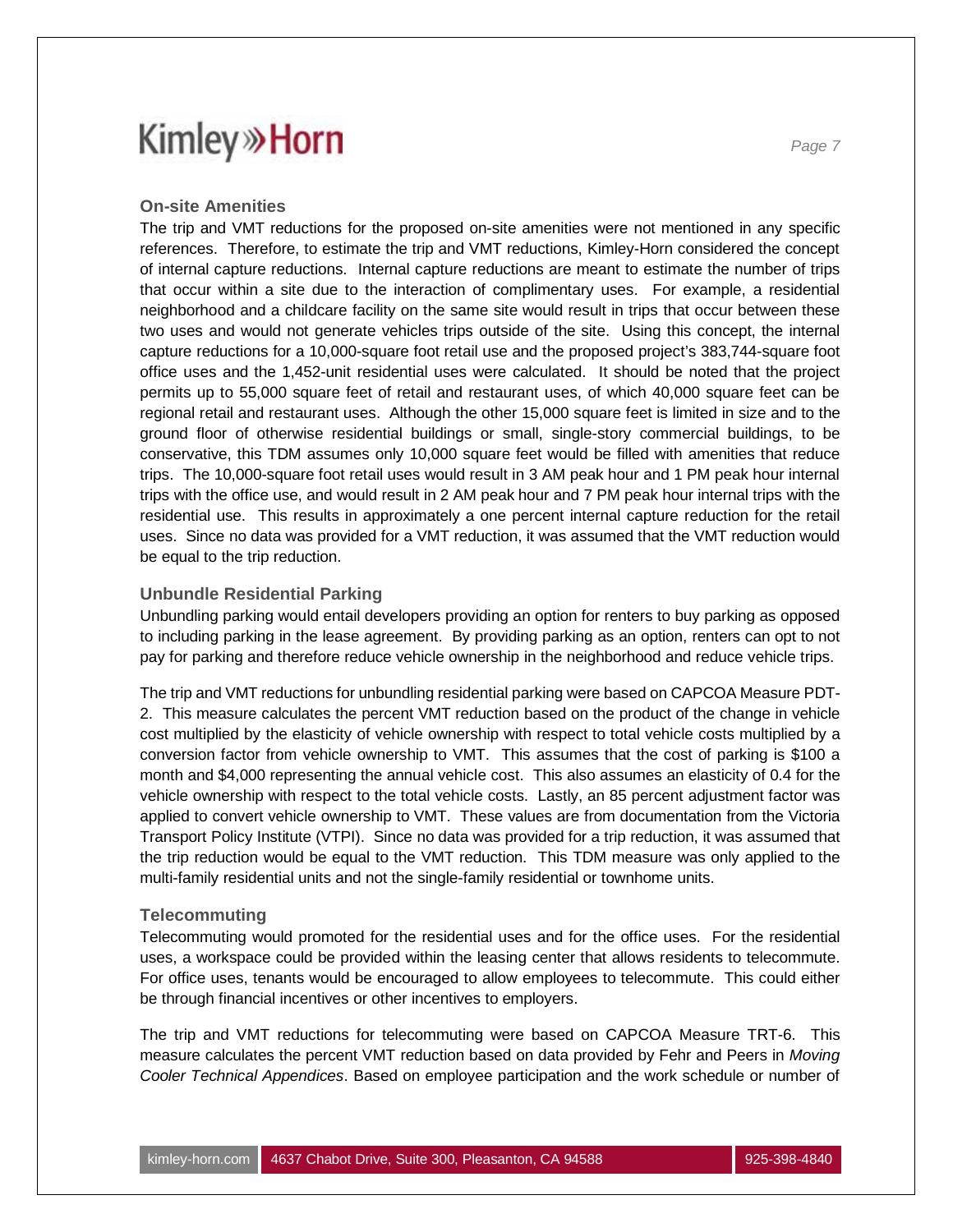telecommuting days, a percent VMT reduction can be estimated. It was assumed that 10 percent of residents and employees would participate and telecommute for 1.5 days a week. This resulted in a 2 percent VMT reduction. Since no data was provided for a trip reduction, it was assumed that the trip reduction would be equal to the VMT reduction.

#### **Water Taxi Service**

A water taxi service is being proposed for the project. This would provide residents an alternative form of transportation for commuting to other ferry terminals around the San Francisco Bay, such as to San Francisco. This would also provide employees of the office uses the option to take a water taxi to work. It is estimated that 3 percent of the residents and 3 percent of the employees would use this mode of transportation for commuting.

#### **Bicycle Parking**

Class I (long-term) bicycle parking is proposed for the project. This includes covered and secure bicycle parking facilities within 75 feet of building entrances for a minimum of nine (9) locations. In addition, Class II (short-term) bicycle parking is proposed for the project. This includes bicycle racks located within 50 feet of the main entrances to the commercial buildings.

The trip and VMT reductions for bicycle parking were based on CAPCOA Measure SDT-6. This measure mentions a 0.625 percent reduction in VMT. Since there was no mention of trip reductions, it was assumed that there would be an equivalent 0.625 percent reduction in vehicle trips. These percentages were rounded up to one percent in **Table 4** for the office uses. However, when calculating for the entire project, since this measure did not apply to the residential uses, which makes up a larger portion of the vehicle trips, the project trip reduction and VMT reduction were assumed to be less than 0.5 percent, and was therefore rounded down to 0 percent.

#### **TDM Effectiveness Summary**

The proposed TDM plan is expected to result in a 33 percent trip reduction and 30 percent VMT reduction for residential uses and a 27 percent trip reduction and 24 percent VMT reduction for office uses. **Combined for the entire project, this is estimated to result in a 31 percent project trip reduction and a 28 percent project VMT reduction.** These are estimated values for the reductions and are applied individually. It should be noted that there is a point of diminishing returns with trip reductions and VMT reductions since an individual may take advantage of multiple TDM measures. CAPCOA mentions that the maximum VMT reduction for a compact infill site (locations such as Albany and Hayward) is 35 percent, and for a suburban center (locations such as San Rafael and San Mateo) is 20 percent. Since there is limited data on the estimated VMT reductions and maximum VMT reductions, and it would be difficult to monitor VMT for the project, it is recommended that the TDM monitoring focus on vehicle trips.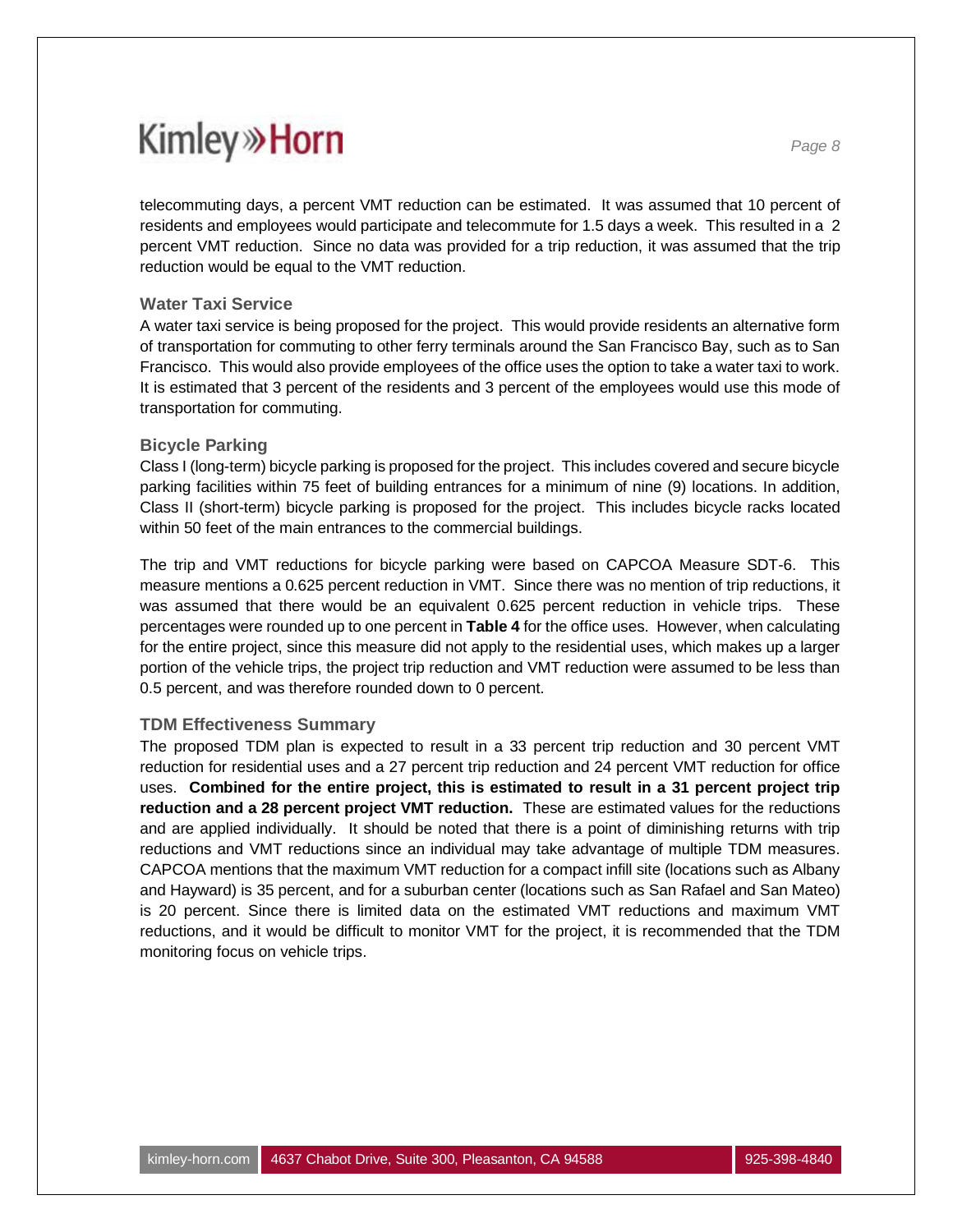### **MONITORING PLAN**

To ensure that the TDM program is working effectively and achieving its goals, annual monitoring of commute patterns and reviewing the TDM program is necessary. The following describes the review process.

### **ANNUAL TRAVEL SURVEY**

The Project Applicant will perform an annual travel survey to assess the current use of alternative transportation options by residents and employees. The travel survey will also survey residents and employees on planned travel modes, to gauge the need for necessary measures to comply with the required vehicle trip reductions. Results of the survey should be used to identify adjustments that could be made to sustain or increase the use of transit, carpool, bicycling, and walking.

### **PEAK HOUR TRIP MONITORING**

Peak hour traffic counts for monitoring shall be collected at gateway locations to the project. For example, traffic counts could be collected at the intersection of Stenmark Drive and Dutra Materials, if this would encapsulate all the project vehicle trips. The AM (7-9) peak hour vehicle volumes at each driveway should be collected for a minimum of three (3) days subject to the following restrictions:

- · Counts must be on a Tuesday, Wednesday, or Thursday when local schools are in session
- · Counts must avoid days immediately before or after holidays or long weekends
- · Counts should not be collected on days with inclement weather

The following are guidelines in determining the number of peak hour vehicle trips that the project is generating for that year:

- 1. Collect peak hour traffic counts (inbound and outbound) for three (3) separate days.
- 2. Determine the AM peak hour and PM peak hour trips for each day counted.
- 3. Sum up the traffic counts for each day.
- 4. Average the three (3) days of counts.
- 5. Compare the average number of AM peak hour trips counted to the AM peak hour trips allowed. **With a 15 percent trip reduction goal, the project would be allowed to generate 887 AM peak hour trips (1,043 AM peak hour trips x 0.85).** Compare the average number of PM peak hour trips counted to the PM peak hour trips allowed. **With a 15 percent trip reduction goal, the project would be allowed to generate 1,153 PM peak hour trips (1,356 PM peak hour trips x 0.85).**

It should be noted that there is no VMT monitoring proposed at this time. There are currently no established methods for measuring the Project's VMT generated and the CCTA Region VMT.

### **ANNUAL MONITORING REPORT**

An annual monitoring report will be prepared and submitted to the City beginning on January 1 of the year after the first full year that the project is at a 75 percent occupancy. The annual monitoring report would include, but is not limited to:

· List of TDM program elements